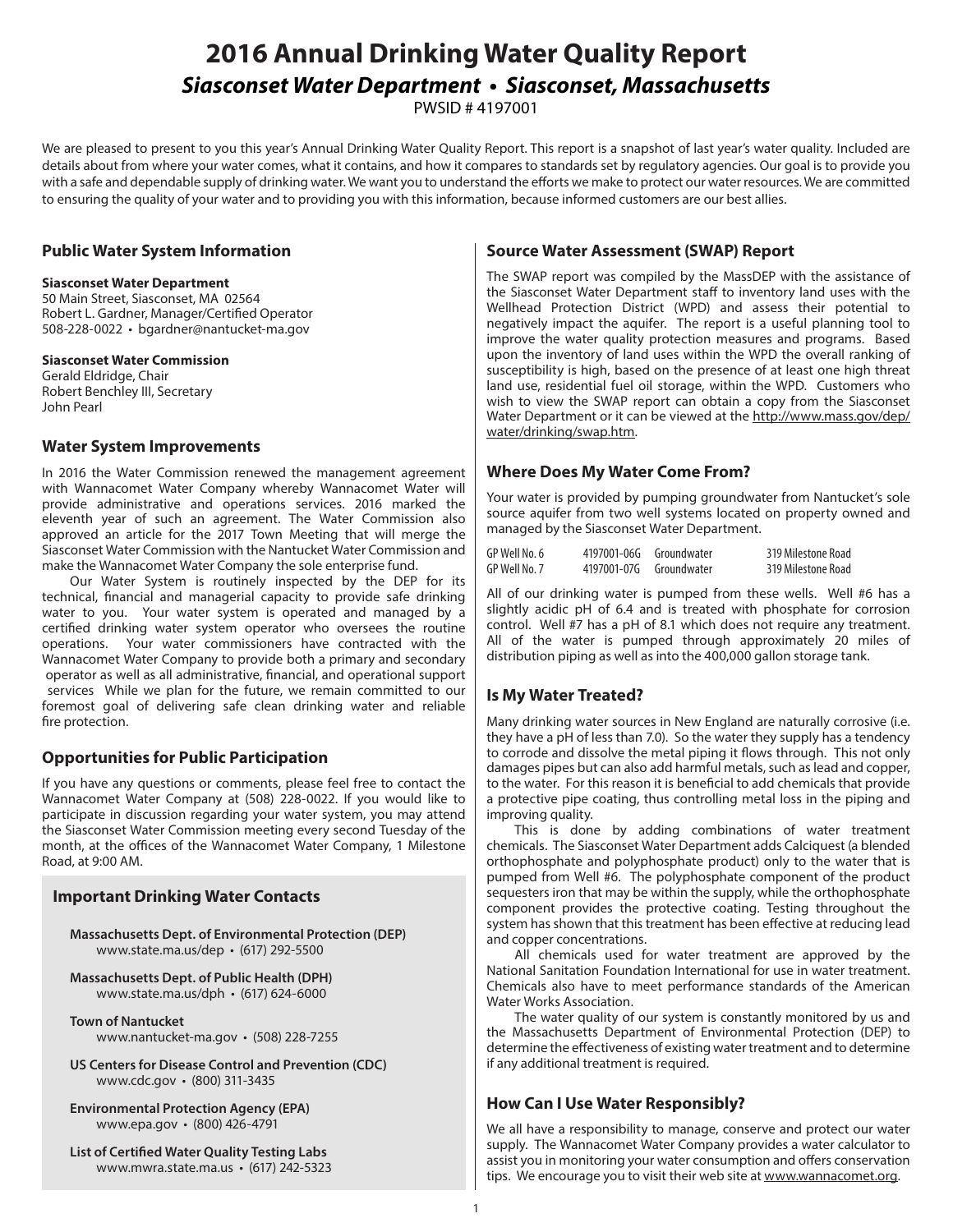# **What The Environmental Protection Agency (EPA) Wants You to Know**

### **Contaminants in Bottled Water and Tap Water**

Drinking water, including bottled water, may reasonably be expected to contain at least small amounts of some contaminants. The presence of contaminants does not necessarily indicate that water poses a health risk. More information about contaminants and potential health effects can be obtained by calling the Environmental Protection Agency's Safe Drinking Water Hotline (800-426-4791).

In order to insure that tap water is safe to drink, Massachusetts DEP and the EPA prescribe regulations which limit the amount of certain contaminants in water provided by public water systems. Food and Drug Administration (FDA) and the Massachusetts Department of Public Health establish limits for contaminants in bottled water that must provide the same protection for public health.

### **Contaminants**

General sources of drinking water (both tap water and bottled water) include rivers, lakes, streams, ponds, reservoirs, springs, and wells. As water travels over the surface of the land or through the ground, it dissolves naturally-occurring minerals and, in some cases, radioactive material, and can pick up substances resulting from the presence of animals or from human activity. Contaminants that may be present in source water include:

- **Microbial contaminants**, such as viruses and bacteria, which may come from sewage treatment plants, septic systems, agricultural livestock operations, and wildlife.
- **Inorganic contaminants**, such as salts and metals, which can be naturally-occurring or result from urban storm water runoff, industrial or domestic wastewater discharges, oil and gas production, mining, or farming.
- **Pesticides and herbicides**, which may come from a variety of sources such as agriculture, urban storm water runoff, and residential uses.
- **Organic chemical contaminants**, including synthetic and volatile organic chemicals, which are by-products of industrial processes and petroleum production, and can also come from gas stations, urban storm water runoff, and septic systems.
- **Radioactive contaminants**, which can be naturally-occurring or be the result of oil and gas production and mining activities.

### **Special Health Information**

Some people may be more vulnerable to contaminants in drinking water than the general population. Immuno-compromised persons such as persons with cancer undergoing chemotherapy, persons who have undergone organ transplants, people with HIV/AIDS or other immune system disorders, some elderly, and infants can be particularly at risk from infections. These people should seek advice about drinking water from their health care providers. Environmental Protection Agency (EPA) and the Center for Disease Control (CDC) guidelines on appropriate means to lessen the risk of infection by *Cryptosporidium* and other microbiological contaminants are available from the Safe Drinking Water Hotline (800-426-4791).

### **Water Quality Monitoring**

We routinely monitor for contaminants in your drinking water according to Federal and State laws. The table below lists all the drinking water contaminants that we detected in the last round of sampling for the particular contaminant group. The presence of contaminants does not necessarily indicate that water poses a health risk. **Unless otherwise noted, the data presented in this table is from testing done January 1 through December 31, 2016.** 

# **Important Drinking Water Definitions**

**Not-Applicable (N/A)** – Information not applicable/not required for that particular water system or for that particular rule.

**Non-Detects (ND)** - Laboratory analysis indicates that the contaminant is not present at the level of detection set for the particular methodology used.

**Parts per million (ppm) or Milligrams per liter (mg/L)** - One part per million corresponds to one minute in two years or a single penny in \$10,000.

**Parts per billion (ppb) or Micrograms per liter (ug/L)** - One part per billion corresponds to one minute in 2,000 years, or a single penny in \$10,000,000.

**Parts per trillion (ppt) or Nanograms per liter (nanograms/L)** - One part per trillion corresponds to one minute in 2,000,000 years, or a single penny in \$10,000,000,000.

**Action Level (AL)** - The concentration of a contaminant which, if exceeded, triggers treatment or other requirements which a water system must follow.

**Treatment Technique (TT)** - A treatment technique is a required process intended to reduce the level of a contaminant in drinking water.

**Maximum Contaminant Level (MCL)** - The highest level of a contaminant that is allowed in drinking water. MCLs are set as close to the MCLGs as feasible using the best available treatment technology. MCLs are set at very stringent levels. To understand the possible health effects described for many regulated constituents, a person would have to drink 2 liters of water every day at the MCL level for a lifetime to have a one-in-a-million chance of having the described health effect.

**Maximum Contaminant Level Goal (MCLG)** - The level of a contaminant in drinking water below which there is no known or expected risk to health. MCLGs allow for a margin of safety.

**Minimum Detection Level (MDL)** – The minimum detection level for a particular constituent in drinking water.

**Secondary Maximum Contaminant Level (SMCL)** - These standards are developed to protect the aesthetic qualities of drinking water and are not health based.

**90th Percentile** - Out of every 10 homes sampled, 9 were at or below this level.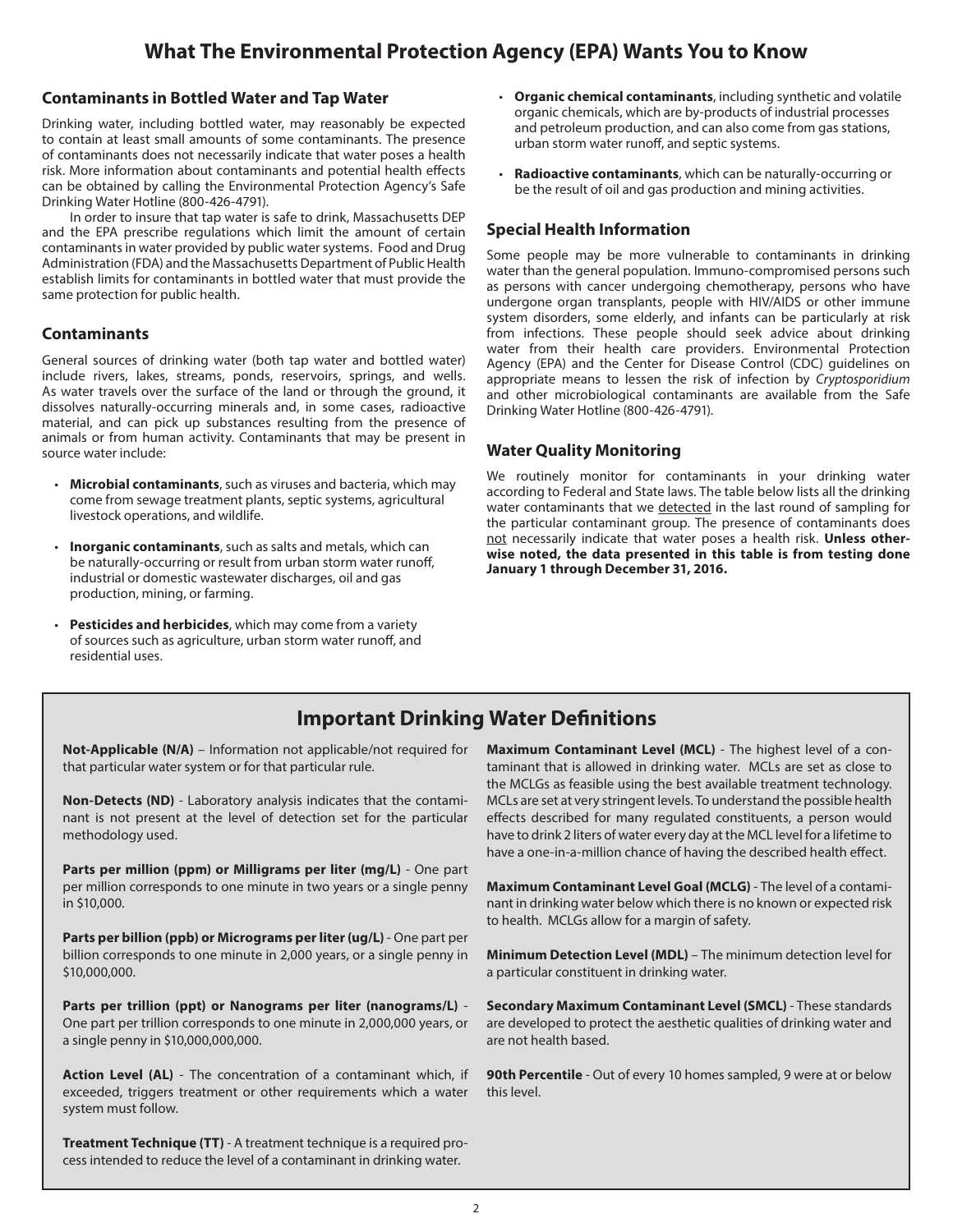### **Siasconset Water Quality Testing Results 2016**

|                                     | Level          | Unit of<br><b>Detected</b> | <b>MCLG</b><br>Measurement       | <b>MCL</b>                                             | Possible Source of<br>Contamination                                                                                                        |
|-------------------------------------|----------------|----------------------------|----------------------------------|--------------------------------------------------------|--------------------------------------------------------------------------------------------------------------------------------------------|
| <b>Volatile Organic Compounds</b>   |                |                            |                                  |                                                        |                                                                                                                                            |
| <b>MTBE</b>                         | $\mathbf 0$    | ppb                        | $\mathbf 0$                      | none set                                               | Gasoline additive                                                                                                                          |
| <b>Methyl Tertiary</b>              |                |                            |                                  | Guideline $= 70$                                       | Leaching from gas storage tanks                                                                                                            |
| <b>Butyl Ether</b>                  |                |                            |                                  |                                                        |                                                                                                                                            |
| Tetrachloroethylene<br>(PCE)        | $\overline{0}$ | ppb                        | 5<br>$\Omega$                    |                                                        | Leaching from vinyl lined pipes,<br>dry-cleaning operations & some<br>degreasing agents                                                    |
| <b>Benzene</b>                      | $\mathbf 0$    | ppb                        | $\mathbf 0$                      | 5                                                      | Leaching from gas storage tanks<br>& landfills                                                                                             |
| <b>Inorganic Contaminants</b>       |                |                            |                                  |                                                        |                                                                                                                                            |
| <b>Nitrate</b>                      | 1.2            | ppm                        | 10                               | 10                                                     | Runoff from fertilizer use, leaching<br>from septic systems & erosion of<br>natural deposits                                               |
| <b>Mercury</b>                      | $\overline{0}$ | ppb                        | $\overline{2}$<br>$\overline{2}$ |                                                        | Leaching from municipal landfills<br>and sewage, and metal refining                                                                        |
| <b>Arsenic</b>                      | $\overline{0}$ | ppm                        | $\Omega$<br>0.01                 |                                                        | Erosion of natural deposits,<br>run off from agricultural<br>and industrial practices                                                      |
| Cadmium                             | $\mathbf{0}$   | ppm                        | 0.005                            | 0.005                                                  | Erosion of natural deposits &<br>corrosion of galvanized pipe                                                                              |
| Perchlorate                         |                |                            |                                  |                                                        |                                                                                                                                            |
| <b>Perchlorate</b>                  | $\mathbf 0$    | ppb                        | $\mathbf 0$                      | 15                                                     | Propellant in rockets,<br>missiles and fireworks                                                                                           |
| <b>Microbiological Contaminants</b> |                |                            |                                  |                                                        |                                                                                                                                            |
| <b>Total Coliform Bacteria</b>      | $\mathbf 0$    | presence or<br>absence     | $\mathbf 0$                      | presence of<br>coliform in 5%<br>of monthly<br>samples | Naturally present in environment<br>Coliform bacteria are used as an<br>indicator to the presence of other<br>potentially harmful bacteria |

**SMCL** = secondary maximum contaminant level. These standards are developed to protect the aesthetic qualities of drinking water and are not health based.

**ORSG** = Massachusetts Office of Research and Standards guideline. This is the concentration of a chemical in drinking water, at or below which, adverse health effects are unlikely to occur after chronic (lifetime) exposure. If exceeded, it serves as an indicator of the potential need for further action.